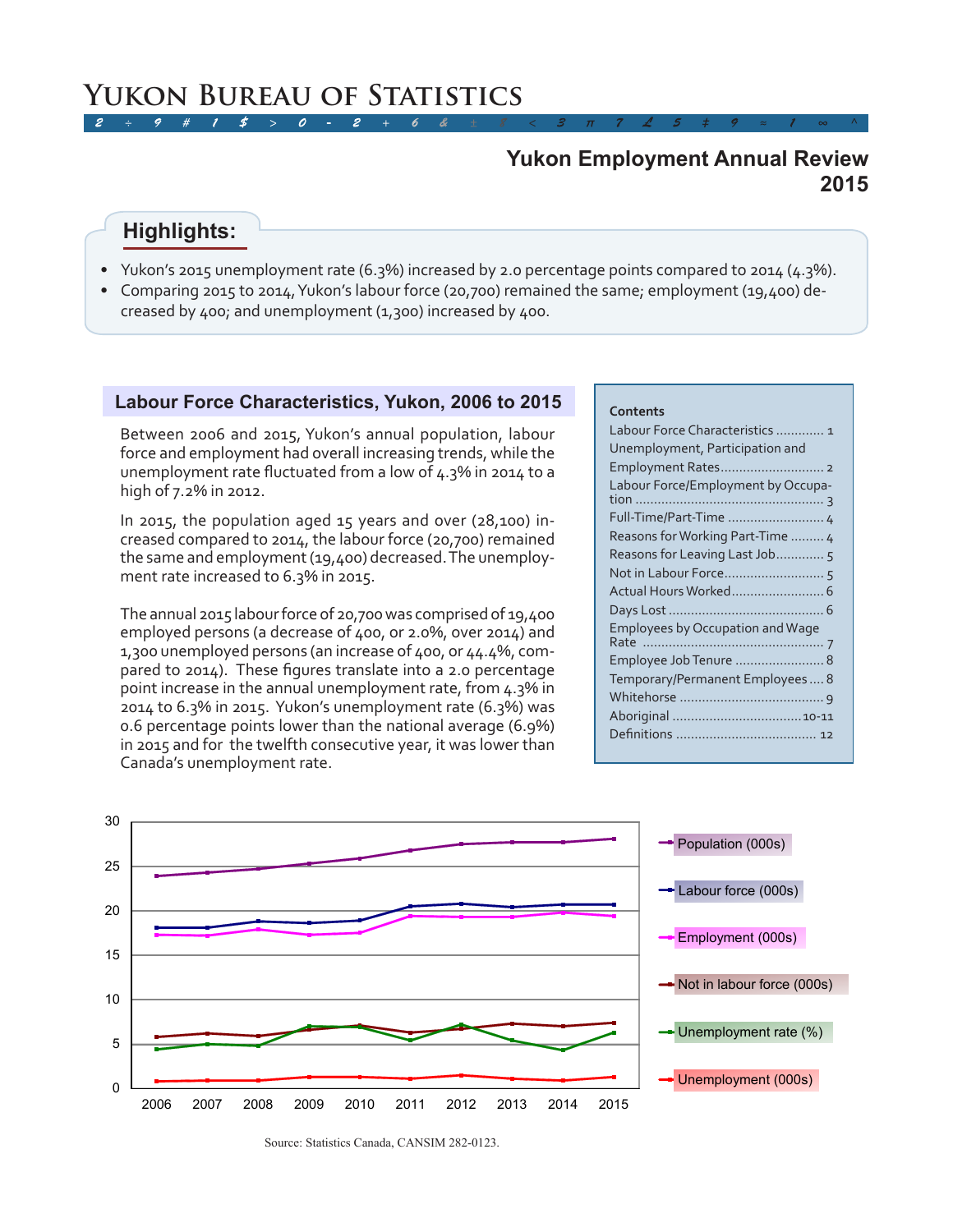### **Unemployment Rate, Canada, Provinces and Territories, 2015**



Yukon's 2015 unemployment rate of 6.3% was the fifth lowest in Canada, and marked the twelfth consecutive year of Yukon's unemployment rate being below the national rate. The average unemployment rate over the 10-year period (2006 to 2015), was 5.7% in Yukon and 7.1% in Canada.



In 2015, Yukon's participation rate (73.7%) was the second highest in Canada following the NorthwestTerritories at 75.0%. Yukon's average participation rate over the past ten years (2006 to 2015) was 74.7%, higher than all other provinces and territories with the exception of the Northwest Territories (75.6%). Canada's average participation rate over the same time period was 66.8%.



In 2015, Yukon's employment rate was the highest in Canada at 69.0%. Yukon's average employment rate over the past ten years (2006 to 2015) was 70.5%, higher than all other provinces and territories. Canada's average employment rate over the same time period was 62.1%.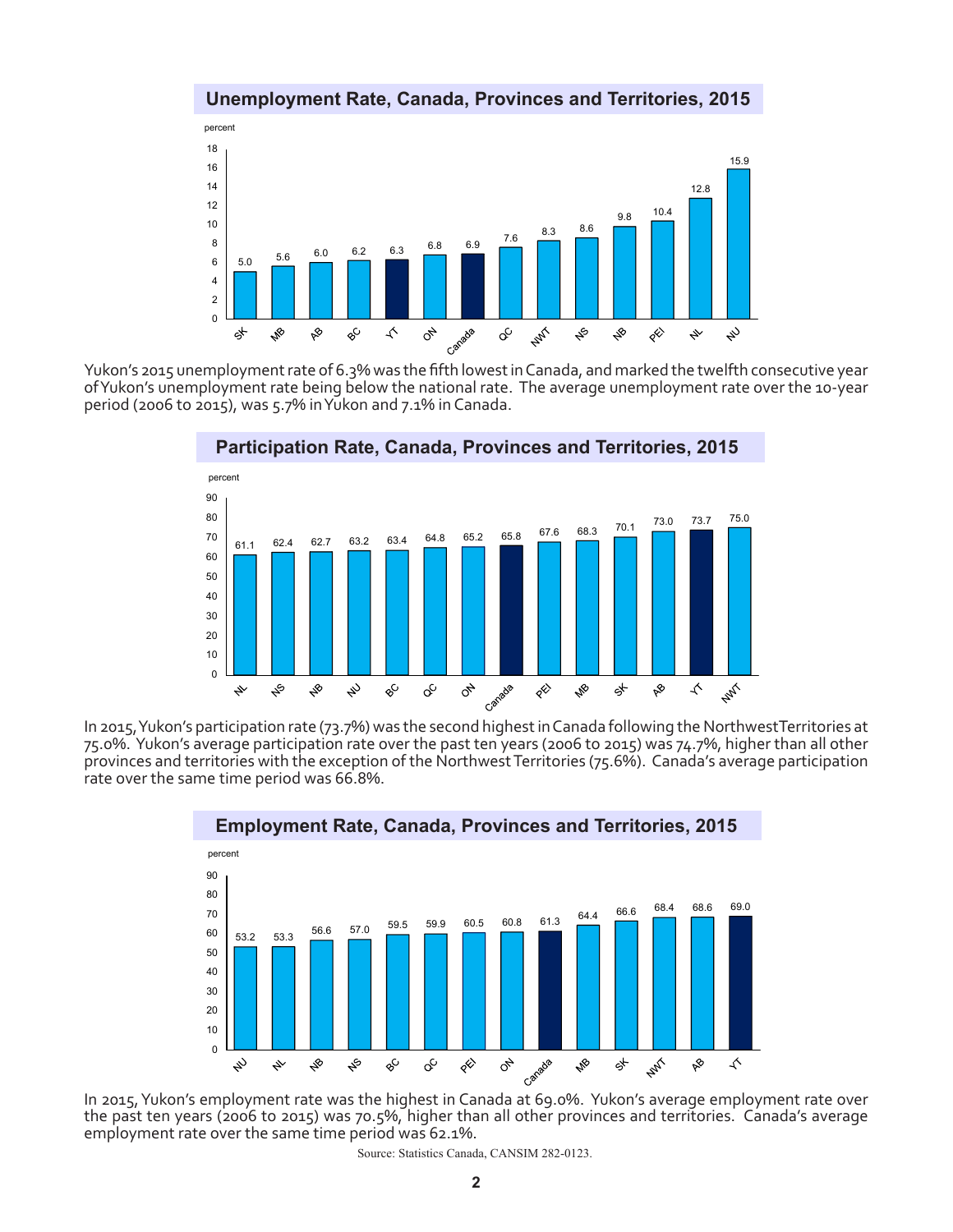# **Labour Force and Employment by Occupation (NOC 2011), Yukon, 2015**

*Note: Occupation refers to the kind of work persons 15 years of age and over were doing during the reference week, as determined by the kind of work reported*  and the description of the most important duties of the job. If the individual did not have a job during the reference week, the data relate to the previous job, if *that job was held in the past year.*  $\alpha =$ 

|                                                                                                |                         | %                    |                     | %                    |
|------------------------------------------------------------------------------------------------|-------------------------|----------------------|---------------------|----------------------|
|                                                                                                |                         | change               |                     | change               |
|                                                                                                | Labour Force '14 to '15 |                      | Employed '14 to '15 |                      |
| <b>Total, All Occupations</b>                                                                  | 20,700                  | 0.0%                 | 19,400              | $-2.0%$              |
| Management occupations                                                                         | 2,200                   | 10.0%                | 2,200               | 15.8%                |
| Senior management occupations                                                                  | x                       | $\sim$               | х                   |                      |
| Specialized middle management occupations                                                      | 900                     | 28.6%                | 900                 | 28.6%                |
| Middle management occupations in retail and wholesale trade and customer services              | 700                     | 40.0%                | 700                 | 40.0%                |
| Middle management occupations in trades, transportation, production and utilities              | 500                     | 0.0%                 | 500                 | 0.0%                 |
| Business, finance and administration occupations                                               | 3,500                   | $-2.8%$              | 3,300               | $-5.7%$              |
| Professional occupations in business and finance                                               | 900                     | 0.0%                 | 900                 | 0.0%                 |
| Administrative and financial supervisors and administrative occupations                        | 900                     | $-18.2%$             | 800                 | $-27.3%$             |
| Finance, insurance and related business administrative occupations                             | 300                     | 0.0%                 | 300                 | 0.0%                 |
| Office support occupations                                                                     | 1,200                   | 9.1%                 | 1,200               | 20.0%                |
| Distribution, tracking and scheduling co-ordination occupations                                | 200                     | $-33.3%$             | 200                 | $-33.3%$             |
| Natural and applied sciences and related occupations                                           | 1,400                   | 7.7%                 | 1,400               | 16.7%                |
| Professional occupations in natural and applied sciences                                       | 700                     | 16.7%                | 700                 | 16.7%                |
| Technical occupations related to natural and applied sciences                                  | 700                     | 16.7%                | 700                 | 16.7%                |
| Health occupations                                                                             | 1,400                   | 16.7%                | 1,400               | 16.7%                |
| Professional occupations in nursing                                                            | 400                     | 100.0%               | 400                 | 100.0%               |
| Professional occupations in health (except nursing)                                            | 400                     | $-20.0%$             | 400                 | $-20.0%$             |
| Technical occupations in health                                                                | 400                     | 33.3%                | 400                 | 33.3%                |
| Assisting occupations in support of health services                                            | 200                     | 0.0%                 | 200                 | 0.0%                 |
| Occupations in education, law and social, community and government services                    | 3,600                   | 2.9%                 | 3,500               | 0.0%                 |
| Professional occupations in education services                                                 | 600                     | 0.0%                 | 600                 | 0.0%                 |
| Professional occupations in law and social, community and government services                  | 1,400                   | 27.3%                | 1,400               | 27.3%                |
| Paraprofessional occupations in legal, social, community and education services                | 900                     | $-18.2%$             | 800                 | $-27.3%$             |
| Occupations in front-line public protection services                                           | 200                     | $\ldots$             | 200                 | $\cdots$             |
| Care providers and educational, legal and public protection support occupations                | 500                     | 0.0%                 | 500                 | 0.0%                 |
| Arts, culture, sports and leisure                                                              | 600                     | 0.0%                 | 600                 | $0.0\%$              |
| Professional occupations in art and culture                                                    | 200                     | 0.0%                 | 200                 | 0.0%                 |
| Technical occupations in art, culture, recreation and sport                                    | 400                     | $-20.0%$             | 400                 | $-20.0%$             |
| Sales and service occupations                                                                  | 4,200                   | $-8.7%$              | 4,000               | $-7.0%$              |
| Retail sales supervisors and specialized sales occupations                                     | 400                     | 0.0%                 | 400                 | 0.0%                 |
| Service supervisors and specialized service occupations                                        | 900                     | 12.5%                | 800                 | 14.3%                |
| Sales representatives and salespersons - wholesale and retail trade                            | 300                     | $-40.0\%$            | 300                 | $-40.0%$             |
| Service representatives and other customer and personal services occupations                   | 900                     | $-10.0%$             | 800                 | $-20.0%$             |
| Sales support occupations                                                                      | 500                     | $-28.6%$             | 500                 | $-28.6%$             |
| Service support and other service occupations, n.e.c.                                          | 1,100                   | $-8.3%$              | 1,100               | $0.0\%$              |
| Trades, transport and equipment operators and related occupations                              | 2,900                   | $-6.5%$              | 2,600               | $-10.3%$             |
| Industrial, electrical and construction trades                                                 | 1,000                   | $-16.7%$             | 900                 | $-18.2%$             |
| Maintenance and equipment operation trades                                                     | 600                     | $-33.3%$             | 600                 | $-25.0%$             |
| Other installers, repairers and servicers and material handlers                                | 200                     | 0.0%                 | 200                 | 0.0%                 |
| Transport and heavy equipment operation and related maintenance occupations                    | 800                     | 14.3%                | 800                 | 14.3%                |
| Trades helpers, construction labourers and related occupations                                 | 300                     | 50.0%                | 200                 |                      |
| Natural resources, agriculture and related production occupations                              | 500                     | 0.0%                 | 400                 | $0.0\%$              |
| Supervisors and technical occupations in natural resources, agriculture and related production | 300                     | 0.0%                 | 200                 | $-33.3%$             |
| Workers in natural resources, agriculture and related production                               | х                       | $\ldots$             | х                   | $\ddotsc$            |
| Harvesting, landscaping and natural resources labourers                                        | х                       | $\cdots$             | х                   | $\ddotsc$            |
| Occupations in manufacturing and utilities                                                     | X                       | $\ddotsc$            | X                   | $\cdots$             |
| Processing, manufacturing and utilities supervisors and central control operators              | x                       | $\cdots$             | x                   | $\cdots$             |
| Processing and manufacturing machine operators and related production workers                  | x                       | $\sim$ $\sim$ $\sim$ | x                   | .                    |
| Assemblers in manufacturing                                                                    | х                       | $\cdots$             | x                   | $\cdots$             |
| Labourers in processing, manufacturing and utilities                                           | x                       | $\sim$ $\sim$ $\sim$ | x                   | $\sim$ $\sim$ $\sim$ |
| Unclassified <sup>1</sup>                                                                      | 400                     | $\ldots$             | X                   | $\sim$ $\sim$        |

 $1 =$  Those unemployed persons who have never worked before, and those persons who last worked more than 1 year ago make up the "unclassified" category in this table.

 $x = data$  suppressed.

... not applicable or not appropriate

Source: Statistics Canada, Custom data table.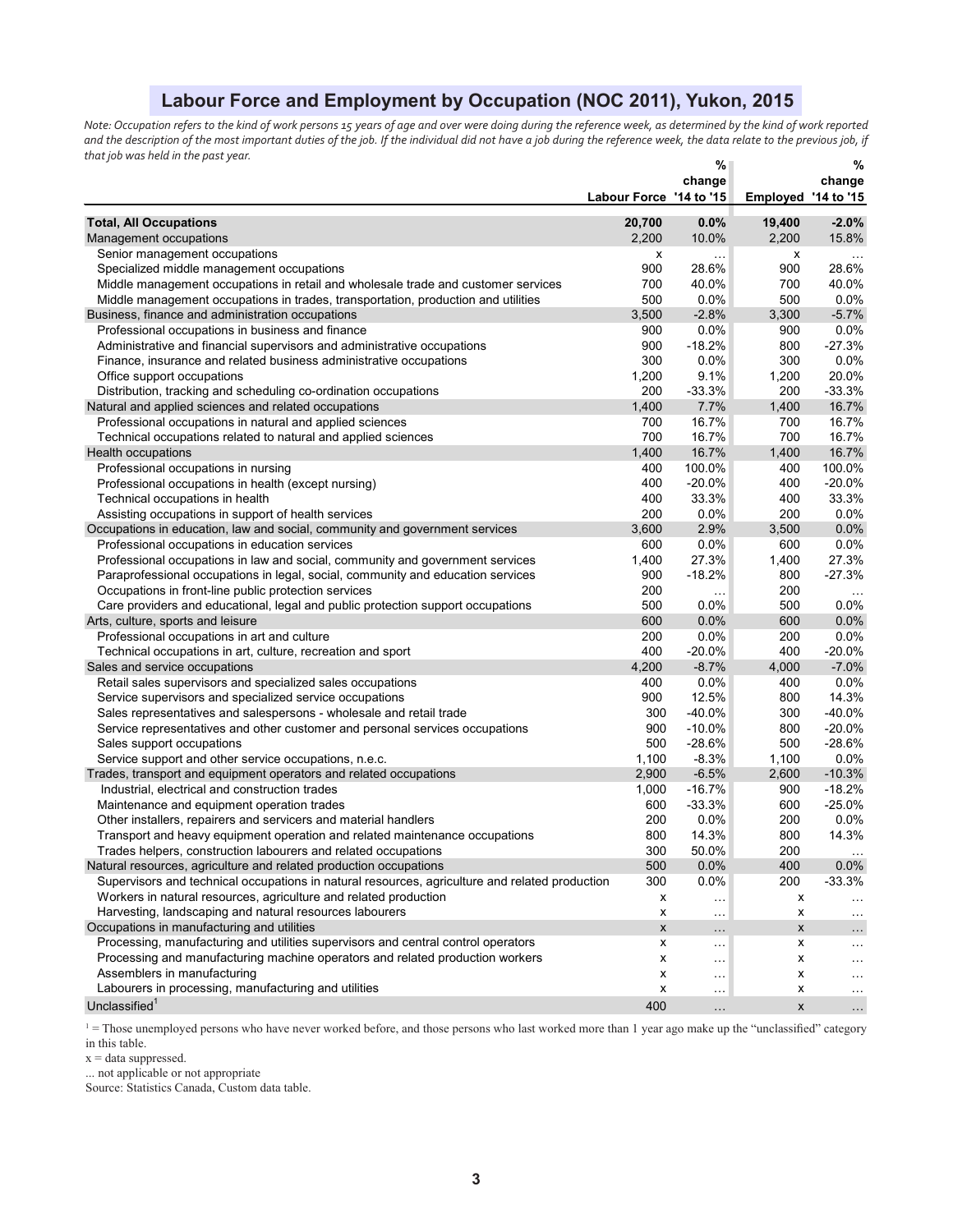**Type of Employment, Yukon, 2006 to 2015**



In 2015, there were 17,000 (87.6%) full-time workers and 2,400 (12.4%) part-time workers in Yukon. Over the last ten years (2006 to 2015), the average proportion of part-time workers was 13.9%. In comparison, the proportion of part-time workers in Canada in 2015 was 18.9%, the same as the average proportion of part-time workers (18.9%) from 2006 through 2015.

Yukon had the second lowest proportion (12.4%) of part-time workers in Canada in 2015, behind the Northwest Territories (12.3%). The highest proportion of part-time workers was in British Columbia (20.9%).



Of Yukon's 2,400 part-time workers in 2015, 41.7% stated personal preference as reason for working part-time; 20.8% were going to school; 8.3% were caring for children; 12.5% cited business conditions (they did not look for full-time work in the month prior to the survey month); and 16.7% indicated other reasons\* for working part-time.

*\*Other reasons may include: own illness, other personal or family responsibilities, other voluntary, could not find full-time (whether they looked or did not look for full-time in the month prior to the survey month) and/or business conditions (looked for full-time in the month prior to the survey month).*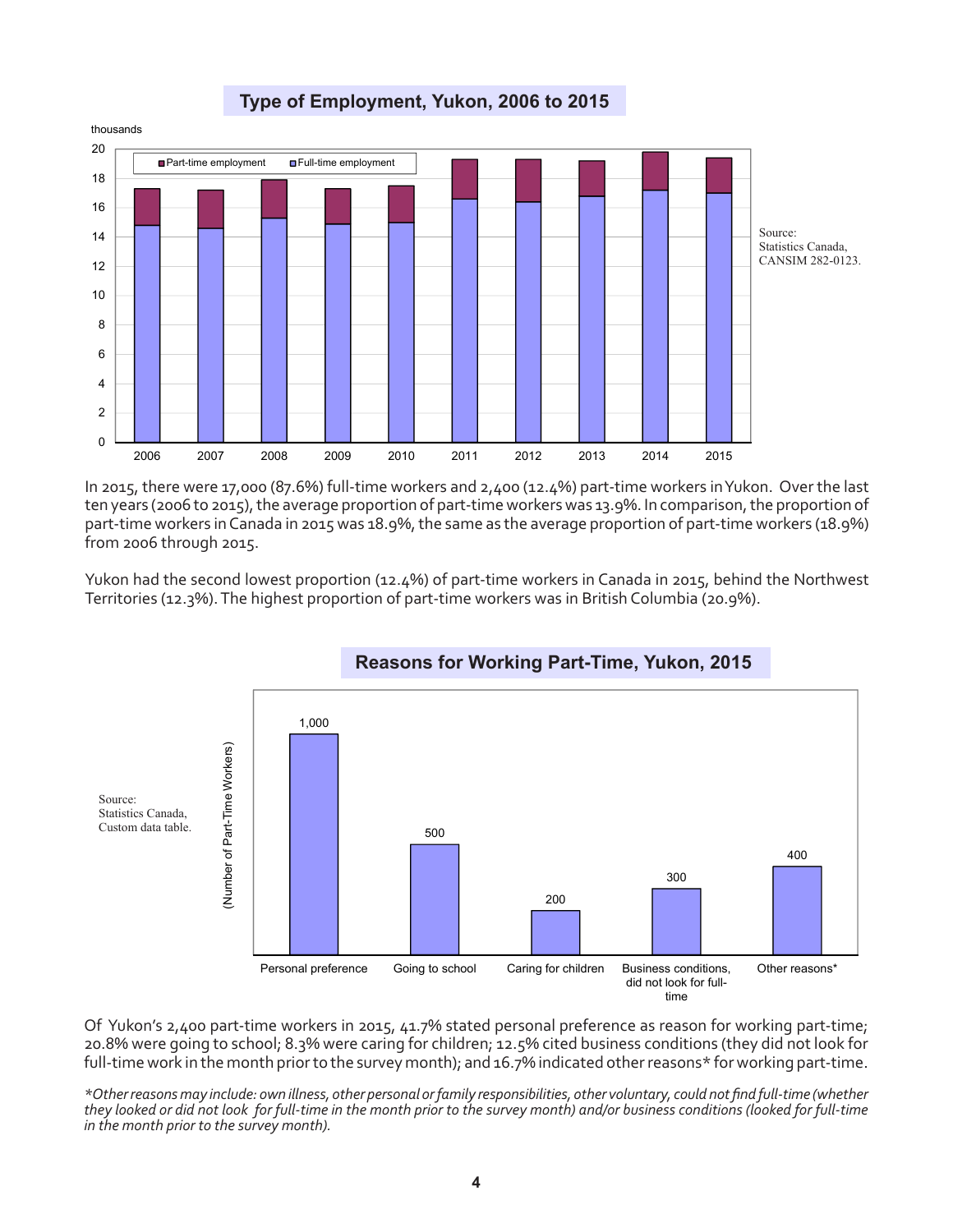

Of the 8,700 persons without a job in 2015 (aged 15 years and above, unemployed or not in labour force), 5,700 had not worked in the last year or had never worked (5,000 and 700, respectively). Of the 3,000 who *had worked*  in the previous 12 months, 1,200 lost their job by permanent layoff, 900 left their job to attend school, 400 retired, 200 were dissatisfied and the remaining 300 left for other reasons including own illness or disability; personal of family reasons; temporary layoff, etc.



In 2015, of the 7,400 persons who were not in the labour force, 7,000 did not want work or were not available, and 400 did want work. The reason for not looking for work was asked to those who wanted work but did not search for a job. Some of those reasons included illness, personal/family reasons, attending school, awaiting recall/reply, discouragement (believed no suitable work was available), etc.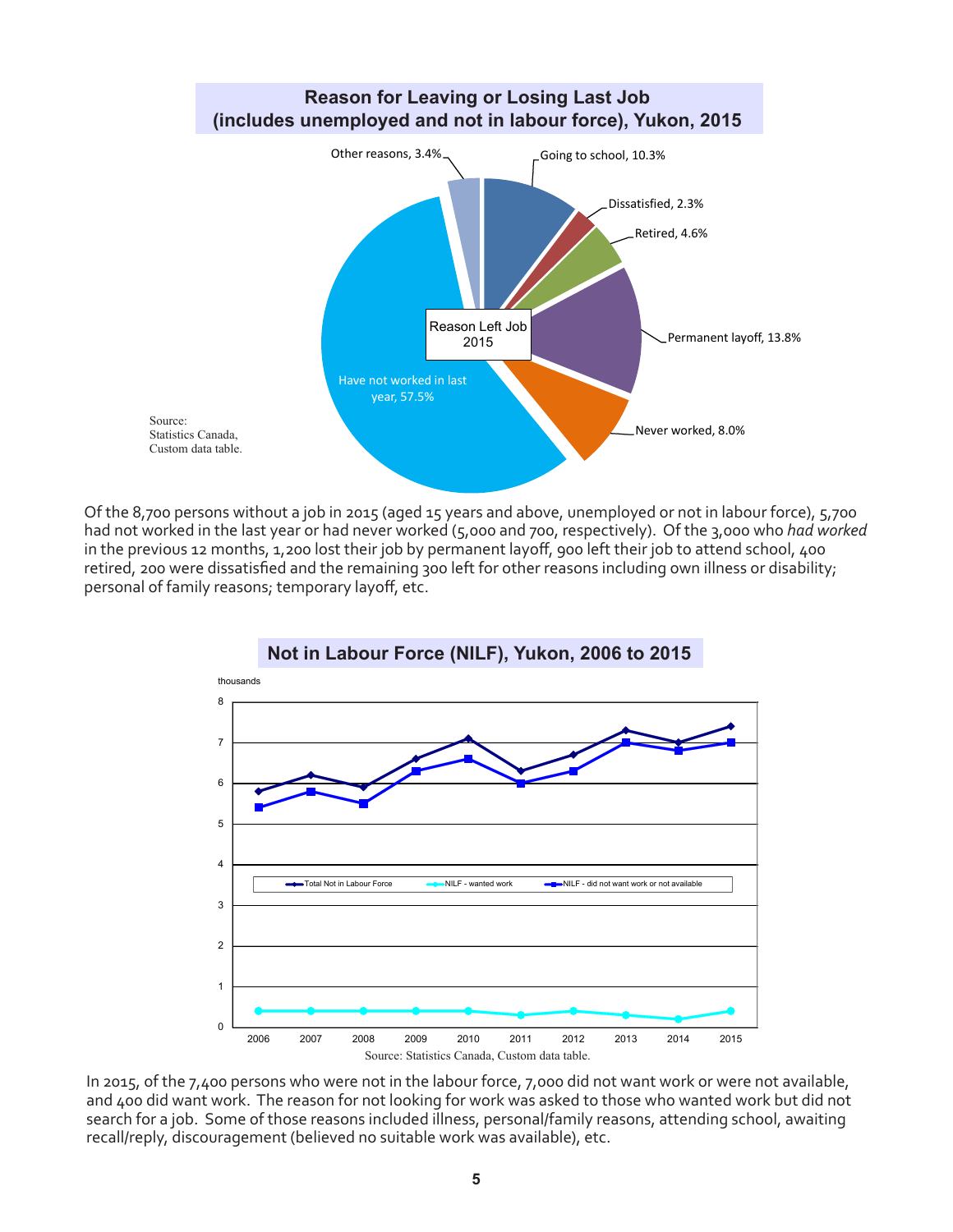

**Average Number of Days Lost, Yukon, 2006 to 2015**

### **Average Actual Hours Worked, Canada and Yukon, 2006 to 2015**

*Note: Average actual hours worked (including paid and unpaid hours) is calculated by dividing the total actual hours worked at main job, by the total number of persons who were at work during the reference week.*

Source: Statistics Canada, CANSIM 282-0146 and Custom data table.

In Yukon, the average actual hours worked was 35.5 hours per week in 2015. *Supervisors and technical occupations in natural resources, agriculture and related production reported the highest average hours worked, at 53.5* hours per week. *Trades helpers, construction labourers and related occupations* reported the lowest average hours worked, at 25.0 hours per week.

Canada's average actual hours worked in 2015 was 35.6 hours per week. *Supervisors and technical occupations in natural resources, agriculture and related production* reported the highest average hours worked, at 46.0 hours per week, while *Sales support occupations* reported the lowest average hours worked, at 24.8 hours per week.



# Over the past ten years, Yukon lost 11.4 work days on average per worker per year. In 2015, an average of 15.3 days were lost per worker: 6.6 days due to own illness or disability and 8.7 days due to other personal reasons (which

include family responsibilities and maternity leave). In 2015, the average number of days lost was 11.3 days for men (5.7 days due to own illness or disability and 5.6 days for other personal reasons) and 20.3 days for women (7.8 days due to own illness or disability and 12.5 days

for other personal reasons).

The average number of days lost by age group included: 9.4 days in the 15-24 year age group; 17.8 days in the 25-54 year age group; and 9.5 days for 55 years of age and over.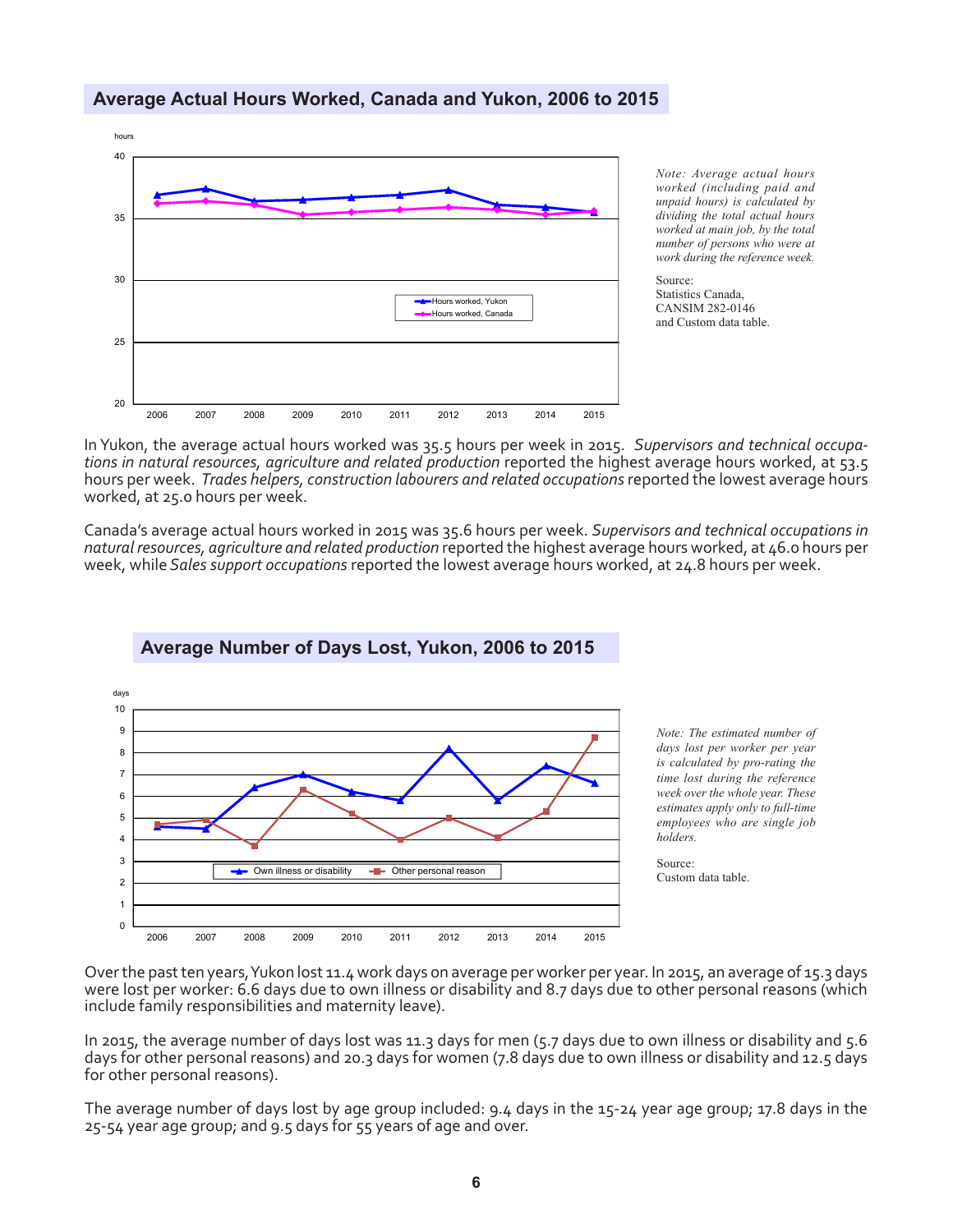# **Number of Employees and Average Hourly Wage Rate by Occupation (NOC 2011), Yukon, 2015**

|                                                                                                                                 | <b>Number</b><br>οf  | %<br>change          | Avg<br>hourly<br>wage | %<br>change          |
|---------------------------------------------------------------------------------------------------------------------------------|----------------------|----------------------|-----------------------|----------------------|
| <b>Main Job (Full-Time and Part-time Employees)</b>                                                                             | Employees '14 to '15 |                      |                       | rate (\$) '14 to '15 |
| <b>Total, All Occupations</b>                                                                                                   | 16,600               | $-2.4%$              | 29.53                 | 3.7%                 |
| Management occupations                                                                                                          | 1,300                | 8.3%                 | 40.90                 | 2.3%                 |
| Senior management occupations                                                                                                   | х                    | .                    | х                     | $\ldots$             |
| Specialized middle management occupations                                                                                       | 900                  | 28.6%                | 42.15                 | $-5.3%$              |
| Middle management occupations in retail and wholesale trade and customer services                                               | 200                  | $0.0\%$              | x                     | $\ldots$             |
| Middle management occupations in trades, transportation, production and utilities                                               | x                    | .                    | x                     | $\ddotsc$            |
| Business, finance and administration occupations                                                                                | 3,100                | $-6.1%$              | 29.33                 | 1.6%                 |
| Professional occupations in business and finance                                                                                | 700                  | $-12.5%$             | 38.44                 | 4.8%                 |
| Administrative and financial supervisors and administrative occupations                                                         | 800                  | -20.0%               | 28.51                 | $-0.9%$              |
| Finance, insurance and related business administrative occupations                                                              | 200                  | 0.0%                 | х                     |                      |
| Office support occupations                                                                                                      | 1,200                | 20.0%                | 25.86                 | $0.8\%$              |
| Distribution, tracking and scheduling co-ordination occupations                                                                 | 200                  | -33.3%               | х                     | $\ldots$             |
| Natural and applied sciences and related occupations                                                                            | 1,300                | 18.2%                | 38.35                 | 6.5%                 |
| Professional occupations in natural and applied sciences                                                                        | 600                  | 0.0%                 | 43.32                 | 7.7%                 |
| Technical occupations related to natural and applied sciences                                                                   | 700                  | 16.7%                | 34.28                 | 7.6%                 |
| <b>Health occupations</b>                                                                                                       | 1,100                | 22.2%                | 36.09                 | 4.6%                 |
| Professional occupations in nursing                                                                                             | 400                  | 100.0%               | x                     | $\cdots$             |
| Professional occupations in health (except nursing)                                                                             | 200                  | 0.0%                 | x                     | $\cdots$             |
| Technical occupations in health                                                                                                 | 300                  | 50.0%                | x                     | $\ldots$             |
| Assisting occupations in support of health services                                                                             | 200                  | $0.0\%$              | x                     | $\cdots$             |
| Occupations in education, law and social, community and government services                                                     | 3,100<br>600         | 0.0%<br>0.0%         | 33.13<br>39.50        | 2.3%<br>2.7%         |
| Professional occupations in education services<br>Professional occupations in law and social, community and government services | 1,100                | 22.2%                | 37.86                 | $-2.6%$              |
| Paraprofessional occupations in legal, social, community and education services                                                 | 700                  | -30.0%               | 26.79                 | 7.7%                 |
| Occupations in front-line public protection services                                                                            | 200                  |                      | x                     |                      |
| Care providers and educational, legal and public protection support occupations                                                 | 500                  | $\ldots$<br>0.0%     | 25.01                 | $-4.1%$              |
| Arts, culture, sports and leisure                                                                                               | 500                  | 25.0%                | 28.22                 | 5.0%                 |
| Professional occupations in art and culture                                                                                     | 200                  | $\cdots$             | x                     | $\ldots$             |
| Technical occupations in art, culture, recreation and sport                                                                     | 300                  | -25.0%               | х                     | $\sim$ .             |
| Sales and service occupations                                                                                                   | 3,800                | $-7.3%$              | 18.99                 | 0.0%                 |
| Retail sales supervisors and specialized sales occupations                                                                      | 400                  | 33.3%                | x                     |                      |
| Service supervisors and specialized service occupations                                                                         | 700                  | 0.0%                 | 20.11                 | $-6.3%$              |
| Sales representatives and salespersons - wholesale and retail trade                                                             | 300                  | -40.0%               | x                     | $\cdots$             |
| Service representatives and other customer and personal services occupations                                                    | 800                  | $-20.0\%$            | 20.08                 | 2.7%                 |
| Sales support occupations                                                                                                       | 500                  | $-28.6%$             | 13.96                 | $-9.3%$              |
| Service support and other service occupations, n.e.c.                                                                           | 1,000                | 0.0%                 | 18.07                 | 2.4%                 |
| Trades, transport and equipment operators and related occupations                                                               | 2,100                | $-4.5%$              | 27.74                 | $-0.3%$              |
| Industrial, electrical and construction trades                                                                                  | 600                  | $-14.3%$             | 30.51                 | 3.0%                 |
| Maintenance and equipment operation trades                                                                                      | 400                  | $-33.3%$             | 31.07                 | 1.7%                 |
| Other installers, repairers and servicers and material handlers                                                                 | x                    | $\sim$ $\sim$ $\sim$ | x                     | $\cdots$             |
| Transport and heavy equipment operation and related maintenance occupations                                                     | 700                  | 16.7%                | 25.34                 | 0.4%                 |
| Trades helpers, construction labourers and related occupations                                                                  | 200                  | $\cdots$             | х                     | $\cdots$             |
| Natural resources, agriculture and related production occupations                                                               | 300                  | 0.0%                 | X                     | $\cdots$             |
| Supervisors and technical occupations in natural resources, agriculture and related production                                  | 200                  | $0.0\%$              | x                     |                      |
| Workers in natural resources, agriculture and related production                                                                | x                    | $\ddotsc$            | x                     | .                    |
| Harvesting, landscaping and natural resources labourers                                                                         | x                    | $\ldots$             | х                     | $\cdots$             |
| Occupations in manufacturing and utilities                                                                                      | x                    | $\sim$ $\sim$ $\sim$ | X                     | $\sim$ - $\sim$      |
| Processing, manufacturing and utilities supervisors and central control operators                                               | x                    | $\cdots$             | x                     | $\cdots$             |
| Processing and manufacturing machine operators and related production workers                                                   | x                    | $\sim$ $\sim$ $\sim$ | x                     | $\cdots$             |
| Assemblers in manufacturing                                                                                                     | x                    | $\cdots$             | x                     | .                    |
| Labourers in processing, manufacturing and utilities                                                                            | x                    | $\sim$ $\sim$        | x                     | .                    |
| $x = data$ suppressed.                                                                                                          |                      |                      |                       |                      |

... = not applicable.

Source: Statistics Canada, Custom data table.

*Note: the above table displays 'number of employees' as opposed to previous pages which displays 'number of employed persons' (includes self-employed).*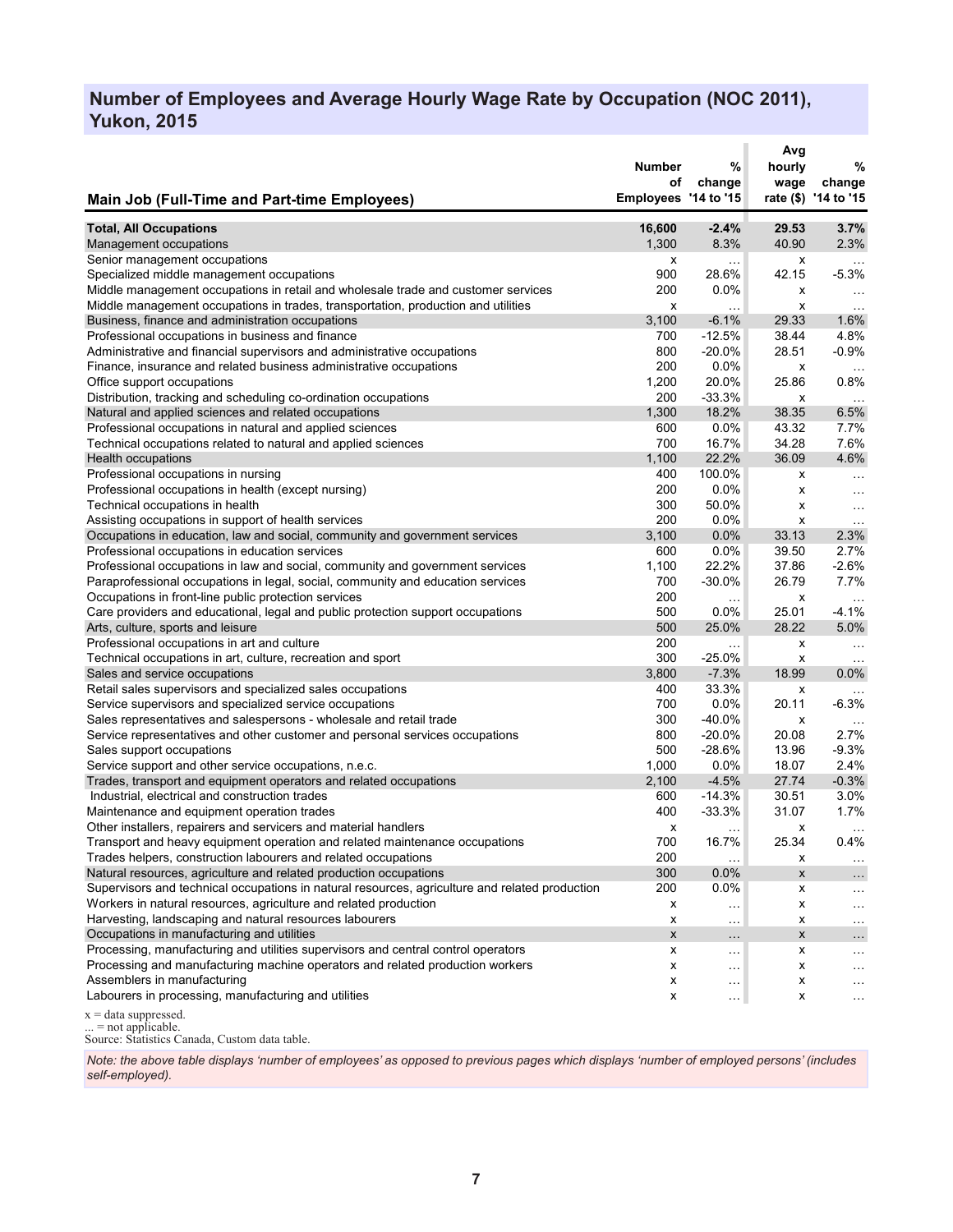### **Average Job Tenure in Months, Canada and Yukon, 2006 to 2015**

*Note: Job tenure measures the number of consecutive months or years a person has worked for the current (or most recent) employer. The employee may have worked in one or more occupations or in one or more locations or businesses and still be considered to have continuous tenure if the employer has not changed. But if a person has worked for the same employer over different periods of time, job tenure measures the most recent period of uninterrupted work. A temporary layoff does not constitute an interruption.*

Yukon's average job tenure measured in 2015 was 91.3 months (about 7.6 years), 4.9% higher than that measured in 2014. Canada's average job tenure in 2015 was 103.6 months (about 8.6 years), 0.7% higher than the average tenure measured in 2014.



Yukon *Middle management occupations in trades, transporta-*

*tion, production and utilities* occupations had the longest job tenure measured in 2015 at 182.8 months, or about 15.2 years, followed by *Maintenance and equipment operation trades* (159.5 months or about 13.3 years) and *Retail sales supervisors and specialized sales occupations* (146.8 months or about 12.2 years). *Sales support occupations* had the shortest job tenure at 19.6 months (about 1.6 years) followed by *Trades helpers, construction labourers and related occupations* (27.5 months or about 2.3 years), and *Other installers, repairers and servicers and material handlers* (37.0 months or about 3.1 years).

Overall, Yukon males reported higher job tenure measured in 2015 (93.8 months or about 7.8 years) than females (88.5 months or about 7.4 years)



### **Temporary and Permanent Employees, by Sex, by Age Group Yukon, 2006 to 2015**

In 2015, of the 16,600 employees in Yukon, 13,600 (81.9%) were permanent and 3,000 (18.1%) were temporary. Nationally, 86.6% of employees were permanent in 2015 and 13.4% were temporary.

Of the 13,600 Yukon permanent employees, 6,900 (50.7%) were male and 6,700 (49.3%) were female. Of the 3,000 temporary employees, 1,600 (53.3%) were male and 1,400 (46.7%) were female*.* 

Source: Statistics Canada, CANSIM 282-0080 and Custom data table.



In 2015, of the 13,600 permanent Yukon employees, 1,500 (11.0%) were 15 to 24 years of age; 9,500 (69.9%) aged 25-54 years; and 2,600 (19.1%) were 55 years and over. Of the 3,000 temporary Yukon employees, 900 (29.0%) were 15 to 24 years of age; 1,600 (51.6%) aged 25-54 years; and 600 (19.4%) were 55 years and over.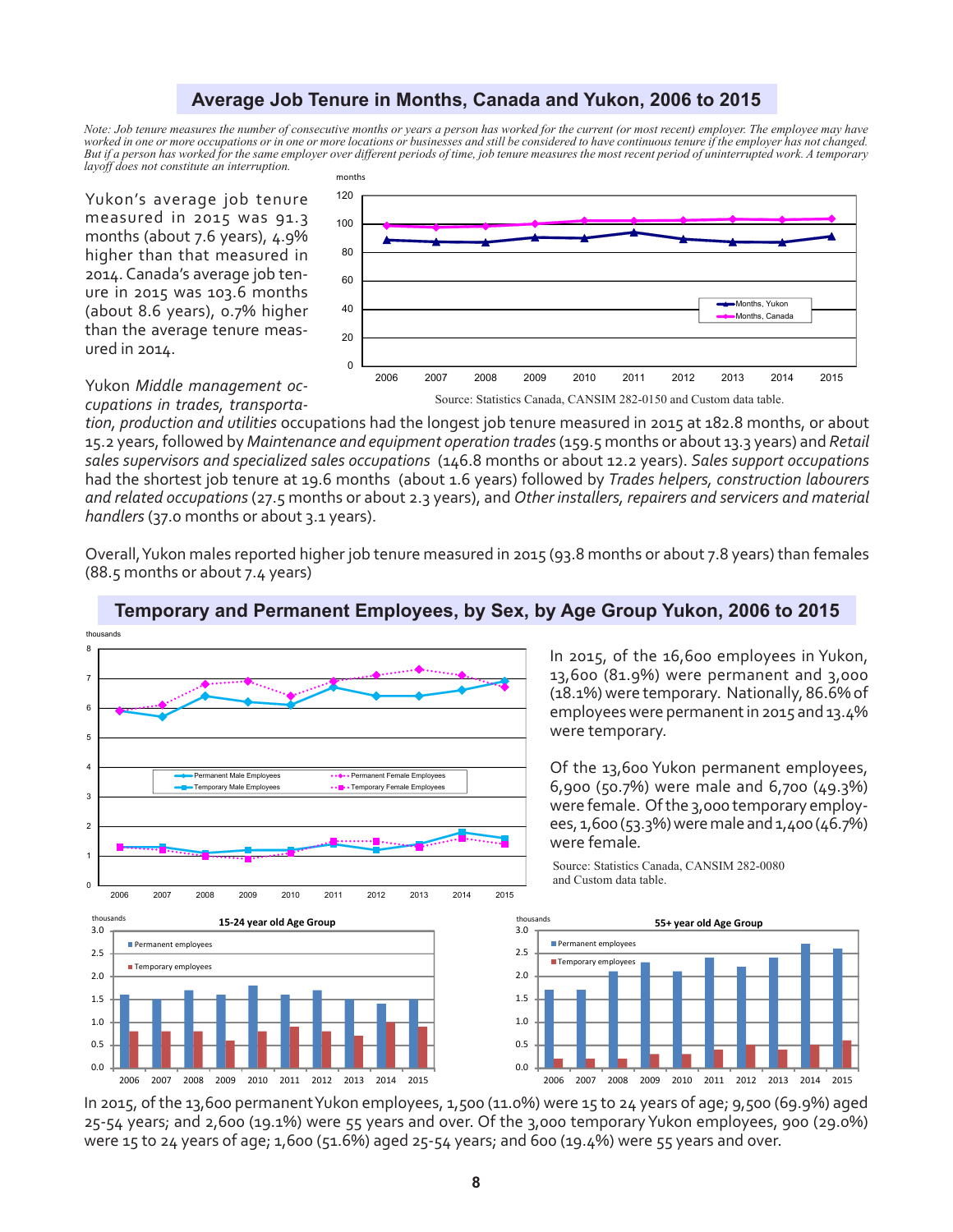|                        |                   | ------ Whitehorse ------ |           |           |       | ------ Rest of Yukon ------ |                    |           |       |
|------------------------|-------------------|--------------------------|-----------|-----------|-------|-----------------------------|--------------------|-----------|-------|
|                        |                   | $15 +$                   | $15 - 24$ | $25 - 54$ | $55+$ | $15 +$                      | $15 - 24$          | $25 - 54$ | $55+$ |
| <b>Population</b>      | <b>Both Sexes</b> | 23,900                   | 3,900     | 13,100    | 7,000 | 4,200                       | 600                | 2,000     | 1,700 |
|                        | <b>Males</b>      | 12,300                   | 2,000     | 6,600     | 3,700 | 2,000                       | 300                | 900       | 800   |
|                        | Females           | 11.600                   | 1.800     | 6.500     | 3,300 | 2,200                       | 200                | 1.100     | 800   |
| <b>Labour force</b>    | <b>Both Sexes</b> | 17,800                   | 2,400     | 11,800    | 3,700 | 2,900                       | 300                | 1,700     | 900   |
|                        | Males             | 9.500                    | 1.400     | 6.200     | 2,000 | 1,400                       | 200                | 800       | 400   |
|                        | Females           | 8,300                    | 1,000     | 5.600     | 1,600 | 1,500                       | X                  | 900       | 400   |
| <b>Employment</b>      | <b>Both Sexes</b> | 16,800                   | 2,100     | 11,200    | 3,500 | 2,600                       | 300                | 1,500     | 800   |
|                        | <b>Males</b>      | 8,900                    | 1,200     | 5.800     | 1,900 | 1,300                       | 200                | 700       | 400   |
|                        | Females           | 7,900                    | 900       | 5,400     | 1,600 | 1,400                       | X                  | 900       | 400   |
| <b>Full-time</b>       | <b>Both Sexes</b> | 14,700                   | 1,400     | 10,500    | 2,800 | 2,300                       | 200                | 1,400     | 700   |
|                        | Males             | 8,000                    | 800       | 5.600     | 1,600 | 1,200                       | X                  | 700       | 400   |
|                        | Females           | 6,700                    | 600       | 4,900     | 1,300 | 1,200                       | X                  | 700       | 300   |
| Part-time              | <b>Both Sexes</b> | 2,100                    | 700       | 800       | 600   | 300                         | X                  | X         | X     |
|                        | <b>Males</b>      | 900                      | 400       | 200       | 300   | x                           | X                  | X         | X     |
|                        | Females           | 1,200                    | 300       | 500       | 300   | 200                         | X                  | X         | X     |
| <b>Unemployment</b>    | <b>Both Sexes</b> | 1,100                    | 300       | 600       | 200   | 200                         | X                  | X         | X     |
|                        | Males             | 600                      | 200       | 400       | X     | x                           | X                  | X         | X     |
|                        | Females           | 400                      | х         | 200       | X     | x                           | х                  | x         | x     |
| Not in labour force    | <b>Both Sexes</b> | 6,100                    | 1,500     | 1,200     | 3,300 | 1,300                       | 200                | 300       | 800   |
|                        | <b>Males</b>      | 2,800                    | 700       | 400       | 1,700 | 600                         | X                  | x         | 400   |
|                        | Females           | 3,300                    | 800       | 800       | 1,700 | 700                         | X                  | 200       | 400   |
| Unemployment rate (%)  | <b>Both Sexes</b> | 6.2                      | 12.5      | 5.1       | 5.4   | 6.9                         | $\pmb{\mathsf{x}}$ | X         | x     |
|                        | Males             | 6.3                      | 14.3      | 6.5       | X     | x                           | X                  | X         | x     |
|                        | Females           | 4.8                      | X         | 3.6       | X     | x                           | X                  | X         | X     |
| Participation rate (%) | <b>Both Sexes</b> | 74.5                     | 61.5      | 90.1      | 52.9  | 69.0                        | 50.0               | 85.0      | 52.9  |
|                        | <b>Males</b>      | 77.2                     | 70.0      | 93.9      | 54.1  | 70.0                        | 66.7               | 88.9      | 50.0  |
|                        | Females           | 71.6                     | 55.6      | 86.2      | 48.5  | 68.2                        | X                  | 81.8      | 50.0  |
| Employment rate (%)    | <b>Both Sexes</b> | 70.3                     | 53.8      | 85.5      | 50.0  | 61.9                        | 50.0               | 75.0      | 47.1  |
|                        | <b>Males</b>      | 72.4                     | 60.0      | 87.9      | 51.4  | 65.0                        | 66.7               | 77.8      | 50.0  |
|                        | Females           | 68.1                     | 50.0      | 83.1      | 48.5  | 63.6                        | X                  | 81.8      | 50.0  |

## **Labour Force Characteristics, by Age Group, by Sex, Whitehorse, 2015**

 $x = data$  suppressed

Source: Statistics Canada, Custom data table.

# **Selected Labour Force Characteristics, 15+ Years of Age, Whitehorse, 2006 to 2015**

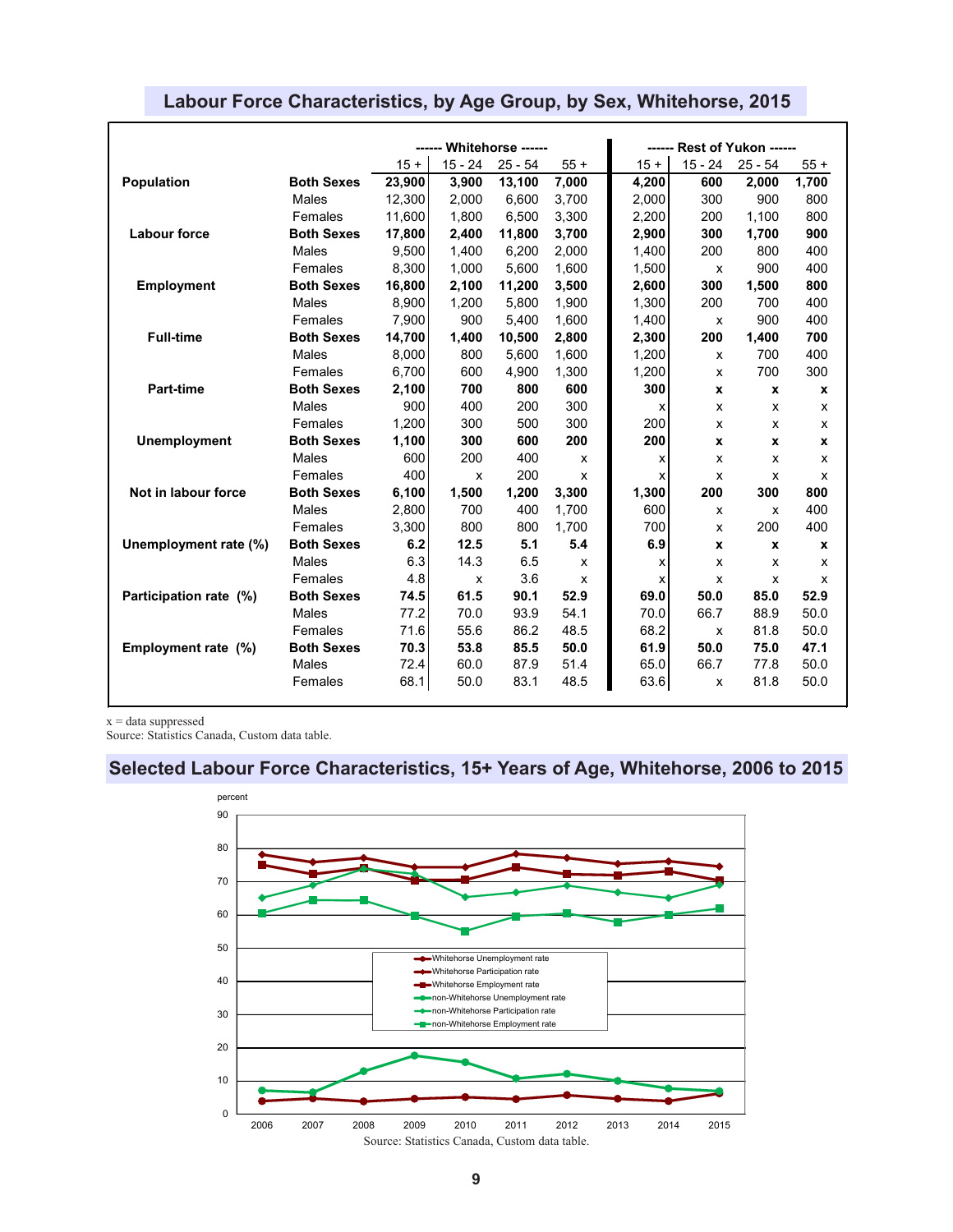### **Aboriginal Labour Force Characteristics, Yukon, 2014 to 2015**

*Note: Aboriginal is self-identified. It is a descriptor used by Statistics Canada which includes First Nation, Métis and Inuit.*

|                      | <b>Total</b> |        | Aboriginal |       | Non-Aboriginal |        |
|----------------------|--------------|--------|------------|-------|----------------|--------|
|                      | 2014         | 2015   | 2014       | 2015  | 2014           | 2015   |
|                      |              |        |            |       |                |        |
| Labour force         | 20.700       | 20.700 | 3.400      | 3.700 | 17.400         | 17.100 |
| Employment           | 19.800       | 19.400 | 3.100      | 3.300 | 16.800         | 16.100 |
| Full-time employment | 17.200       | 17.000 | 2.600      | 2,800 | 14.600         | 14.200 |
| Part-time employment | 2.600        | 2.400  | 500        | 500   | 2.200          | 1,900  |
| Unemployment         | 900          | 1.300  | 300        | 400   | 600            | 900    |
| Not in labour force  | 7.000        | 7.400  | 1.700      | 1.600 | 5.300          | 5.800  |
| Unemployment rate    | 4.3%         | 6.3%   | 8.8%       | 10.8% | 3.4%           | 5.3%   |
| Participation rate   | 74.7%        | 73.7%  | 66.7%      | 69.8% | 76.7%          | 74.7%  |
| Employment rate      | 71.5%        | 69.0%  | 60.8%      | 62.3% | 74.0%          | 70.3%  |

Source: Statistics Canada, Custom data table.

- In 2015, the Labour Force Survey in Yukon estimated an increase of 300 (+8.8%) in the Aboriginal labour force compared to 2014. The non-Aboriginal labour force decreased by 300 (-1.7%).
- Comparing 2015 to 2014, the number of Aboriginals employed increased by 200 (+6.5%) . The number of non-Aboriginals employed decreased by 700 (-4.2%).
- Unemployment in the Aboriginal labour force increased from 300 in 2014 to 400 in 2015 representing a 33.3% increase. Non-Aboriginal unemployment increased by 300, or 50.0%.
- The Aboriginal unemployment rate increased by 2.0 percentage points between 2014 and 2015, from 8.8% to 10.8%. The non-Aboriginal unemployment rate increased by 1.9 percentage points from 3.4% to 5.3%.
- In 2015, the participation rate of Aboriginal residents in Yukon increased to 69.8% from 66.7% in 2014. The participation rate of non-Aboriginal residents decreased from 76.7% in 2014 to 74.7% in 2015.
- The Aboriginal employment rate in 2015 was 62.3%, an increase of 1.5 percentage points from the previous year. The employment rate for Yukon non-Aboriginals (70.3%) decreased 3.7 percentage points from 2014.



**Aboriginal Labour Force Characteristics, Yukon, 2006 to 2015**

Source: Statistics Canada, Custom data table.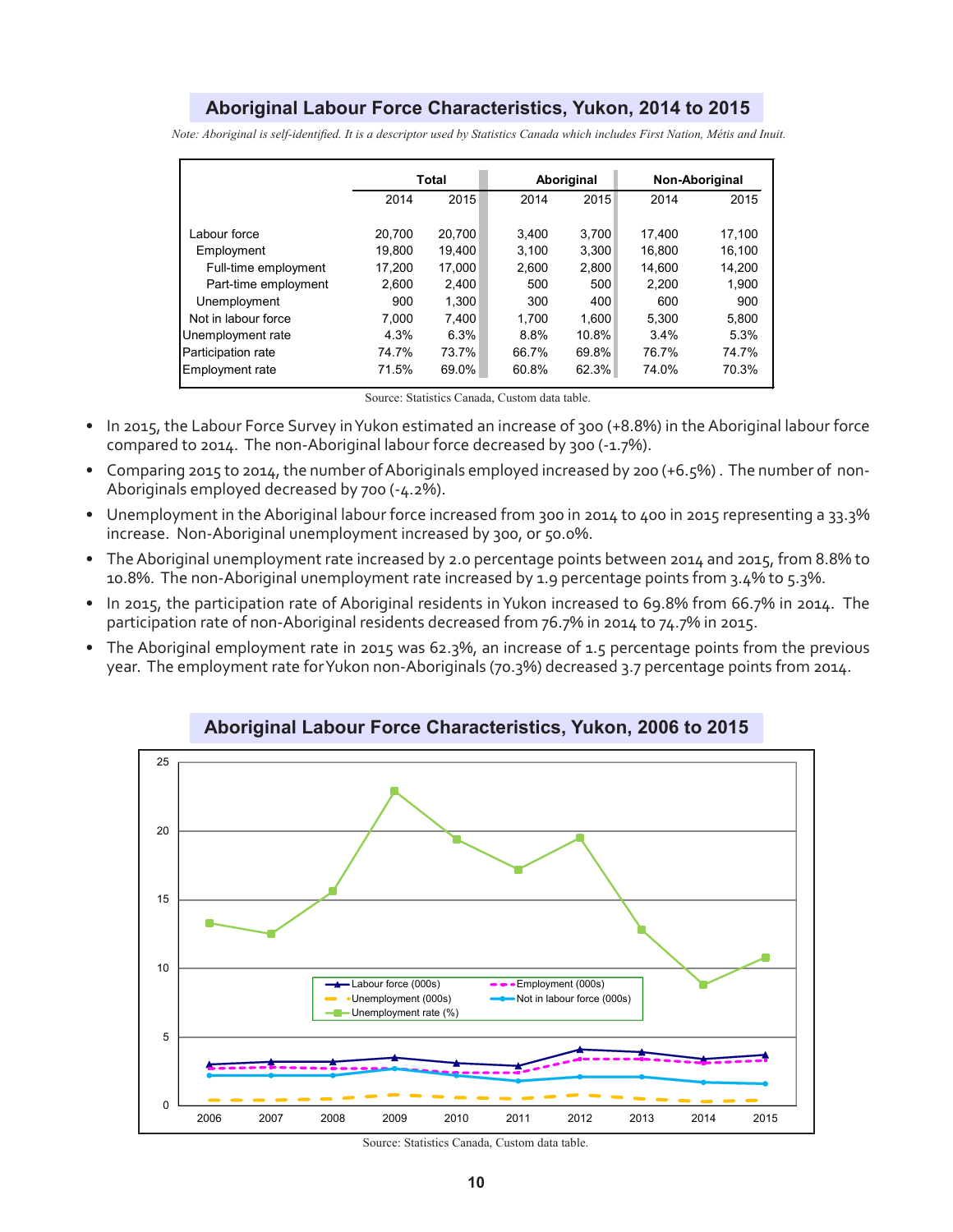

- Comparing 2015 to 2014, the participation rate for Aboriginals increased by 16.7 percentage points for those aged 15-24 years, increased by 0.8 percentage points for those aged 25-54 years and decreased by 10.4 percentage points for those aged 55 years and over. Participation rates for non-Aboriginals decreased by 3.1 percentage points, decreased by 2.5 percentage points, and decreased by 0.8 percentage points for the respective age groups.
- The proportion of the working-age Aboriginal population who were employed in 2015 (62.3%), was 18.8 percentage points higher than the lowest point over the past ten years (2009 rate of 43.5%). In comparison, the non-Aboriginal employment rate in 2015 (70.3%) was the lowest point in the same period.



Source: Statistics Canada, Custom data table.

- In 2015, of the 3,300 employed Yukon Aboriginals, 47.1% were public employees (federal government, Government of Yukon, municipal governments or First Nation governments) and 44.1% were private sector employees. The remaining 8.8% were self-employed. In comparison, non-Aboriginal Yukoners reported 39.1% employment in the public sector, 44.7% were private sector employees, and the remaining 16.1% were self-employed.
- In 2015, 84.4% of employed Aboriginals were working in the *services-producing sector*, primarily in *Public administration, Health care and social assistance, Trade, and Educational services* industries. Of the employed Aboriginals, 15.6% were working in the *goods-producing sector*, primarily in *construction*. In comparison, of the employed non-Aboriginals, 86.3% was working in the services-producing sector and 13.7% in the goodsproducing sector.
- In 2015, 84.8% of employed Aboriginals worked full-time in Yukon, compared to 88.2% of non-Aboriginals.